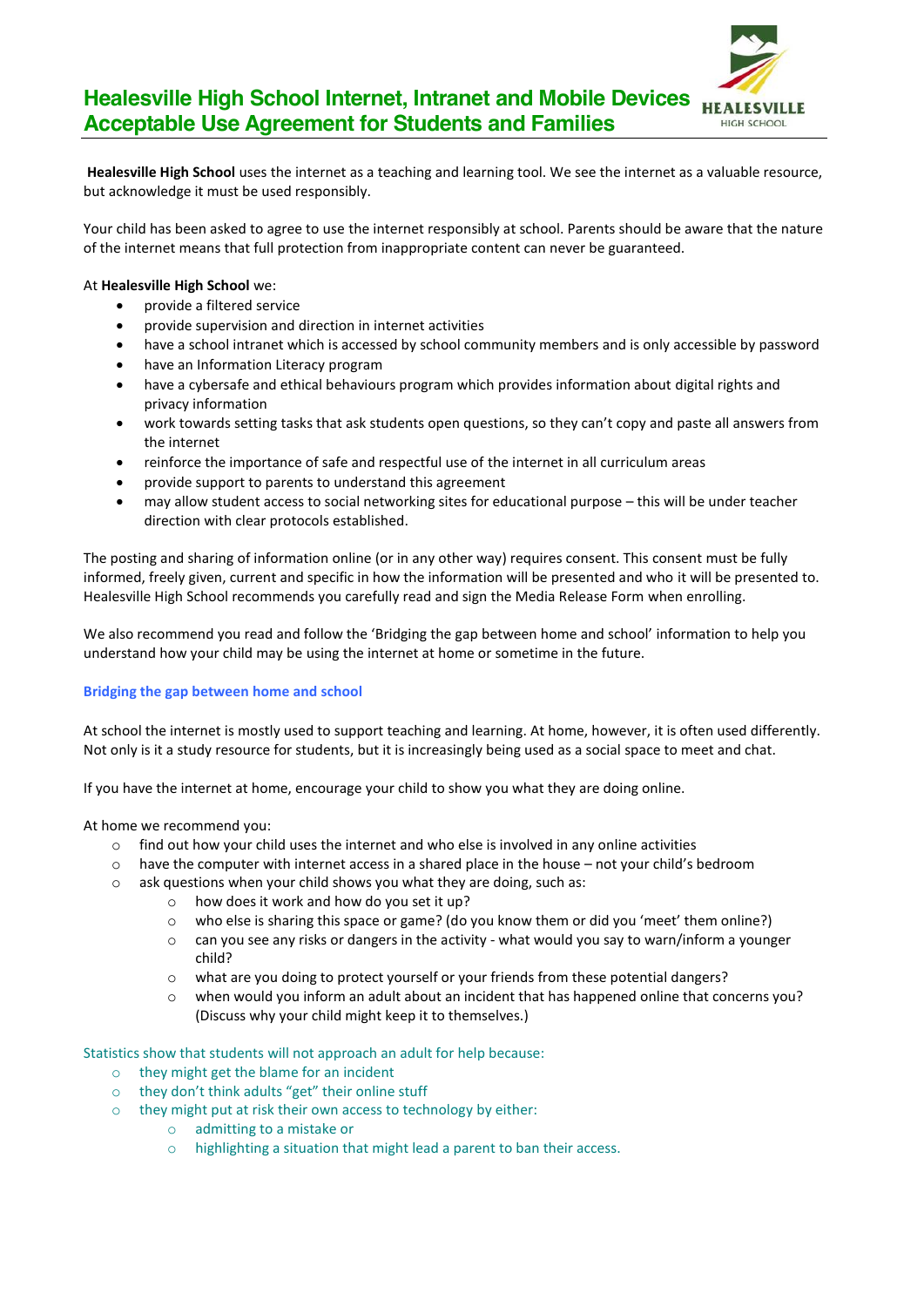

### **What has your child agreed to and why?**

#### Protecting personal privacy rights and those of other students

Students like to publish information about themselves and their friends on social media, but in doing so they can make themselves more vulnerable to being approached, groomed or bullied online. To avoid this we recommend they:

- don't use their own name, but develop an online name and use avatars
- don't share personal details including images of themselves or their friends online
- password protect any spaces or accounts they have
- don't allow anyone they don't know to join their chat or collaborative space
- are reminded that any image or comment they put on the internet is now public (anyone can see, change or use it) so no full names should appear in reference to individuals in any image, movie or sound recording
- ALWAYS make the space private so that they can control who sees their space and can communicate with them.

#### Using the internet and intranet in line with school's student code of conduct

### Using appropriate language when talking to and working with others online and never writing or participating in hate mail.

Being online can make students feel they are anonymous and sometimes students may say things online that they would never say to someone's face. Often very few adults visit this online environment. The web space or online chat environment they use in leisure time might also have explicit language and they may feel they have to be part of it. Students need to be reminded then that their behaviour online must fall in line with the school's code of conduct.

#### Using equipment and resources properly for educational purposes as directed by teachers

It is important to realise there is a time for fun and a time for work even on the internet. Students may often see the internet as "free" but just looking at a page on the internet incurs a download cost. By taking care with the equipment, and thinking carefully about printing and downloading from the internet students can save time, money and the environment.

#### Using social networking sites for educational purposes and only as directed by teachers

Web2 tools and social networking spaces allow students to be contributors to the web and allow them to work collaboratively online with other students. Creating or contributing to blogs, wikis, digital stories and podcasts can all be legitimate educational activities which allow students to publish, share and inform others and be active contributors to the web. The task, online space and responsibilities should be clearly outlined by the school and reinforced throughout the task. The educational purpose should be clearly understood by the student and the online space defined by the school. When publishing students should be aware they are posting to the web and should follow safe practices which protect both their privacy and other members of the school community and post/create in an appropriate way for the school project.

#### Keeping away from rude or offensive sites

In school settings, internet service providers set up filters to block out a lot of inappropriate content, but these filters are not always foolproof. Students who deliberately seek out inappropriate content or use technology that bypasses filters, will have their internet access reviewed and their parents will be immediately informed.

#### Following copyright procedures

All music, information, images and games on the internet are owned by someone. A term called copyright is a legal one and has laws to enforce it.

By downloading a freebie you can risk bringing a virus or spyware to the computer or system. These can destroy a computer system or provide hackers with details such as passwords and bank accounts. Remember if an offer is too good to be true, the chances are it is.

#### Evaluating and using content on the internet carefully

Not everything on the internet is true, accurate or unbiased. The school is working to teach information literacy skills, which enable students to locate, evaluate, and use information effectively on the internet.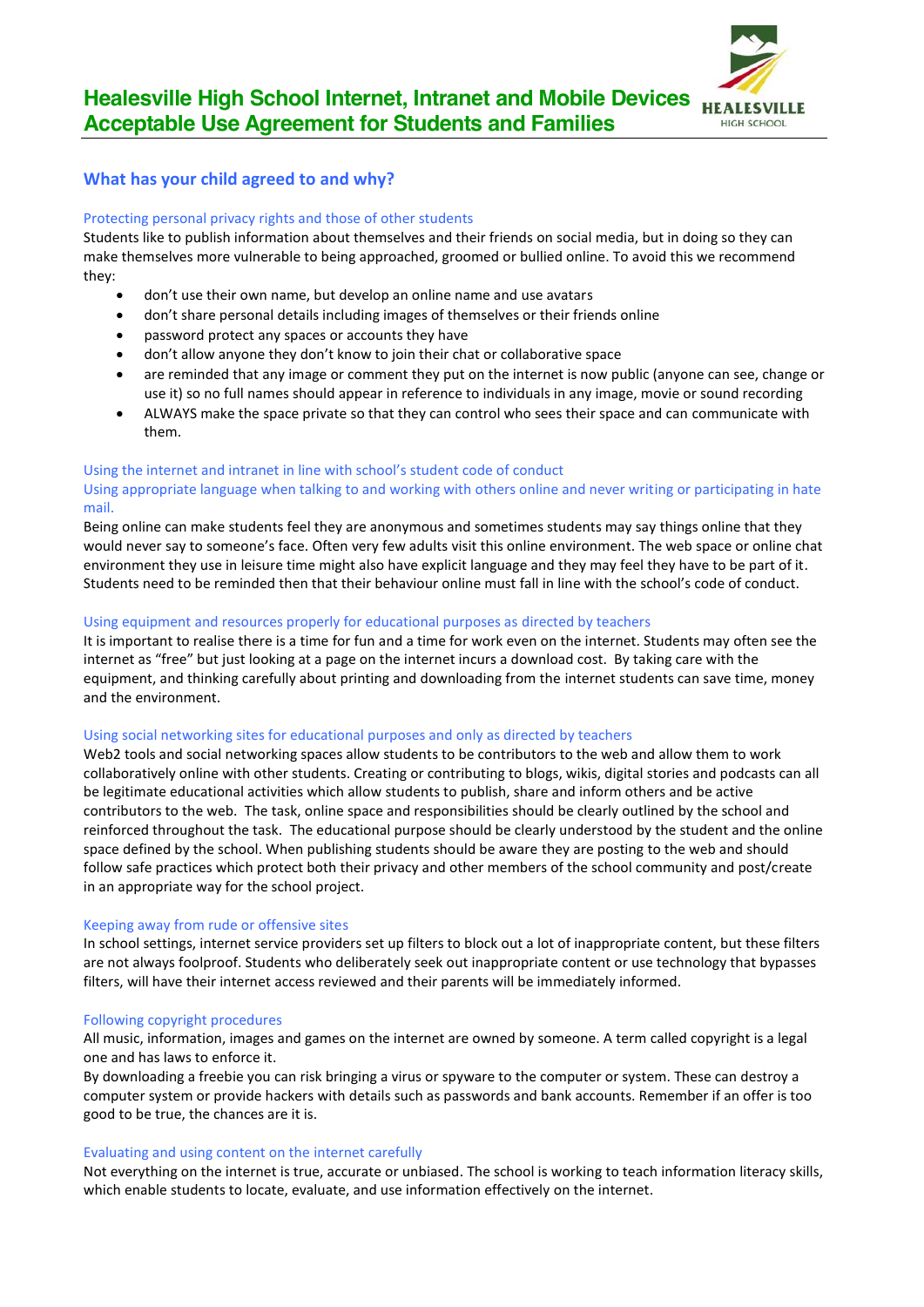

# **Healesville High School Internet, Intranet and Mobile Devices Acceptable Use Agreement for Students and Families**

Copying and pasting information can help organise arguments, ideas, and information, but it is important that your child uses their own thoughts and language to express what they have learnt.

### Not interfering with network security, the data of another user or attempt to log into the network with a user name or password of another student

Computer facilities are for the use of all students so due care should be taken at all times when using these resources. Students are responsible for everything done using their accounts, and everything in their home directories. To this end students need to keep their password secret and not gain access to other students' login details.

#### Seeking teacher assistance

The internet has some flashy and tricky ways to lead users into some websites they never meant to visit. It is easy for us all to get distracted. We want students to ask for help in locating the information they need, and clarifying the task they have been set. Unfocused clicking through websites can lead to inappropriate content.

We also want the whole school community to keep their internet environment as safe as possible so we ask your child if they see a site they think should be blocked to turn off their screen and let a teacher know.

Open communication between parents, teachers and students is the best way to keep students safe.

#### Breaches of the internet contract

1<sup>st</sup> Offence: Parent notified in writing, Counselling, removal of access for one week. 2<sup>nd</sup> Offence: Parent interview and negotiation of outcome.

If you have any concerns about this agreement or internet safety in general, contact either the school or NetAlert Australia's internet safety advisory body on 1800 880 176 or visit [http://www.netalert.gov.au/](http://www.netalert.net.au/)

#### **MOBILE PHONES & ELECTRONIC DEVICES**

Students are not allowed to bring to class or to any assembly mobile 'phones or any other electronic devices capable of transmitting or receiving messages, taking photographs or playing music (with the exception of notebook/netbook/laptop computers). All such banned devices are to be kept secure in lockers or given to Year Level Managers for safe keeping.

Should a student bring to class a banned device, as described above, the actions to be taken will be as follows:

1. The student will be advised that they are in breach of this school rule.

2. A message will be sent by the teacher to the General Office staff who will notify the student manager, leading teacher, assistant principal or principal closest to the class room.

3. The staff member contacted will attend the room and confiscate the item and the item will be stored in the safe at the General Office for collection by the student at the end of the school day.

4. The student will be issued an after school detention and details will be entered on the student management database by the confiscating staff member.

Should a student break this rule for a second time the parent/s of the student will be notified and asked to collect the confiscated item, and the student will be given two after school detentions, to be completed on consecutive afternoons.

A parent interview will be required should a third instance of a student breaking this rule occur and the student will be banned from having the above listed devices during the school day.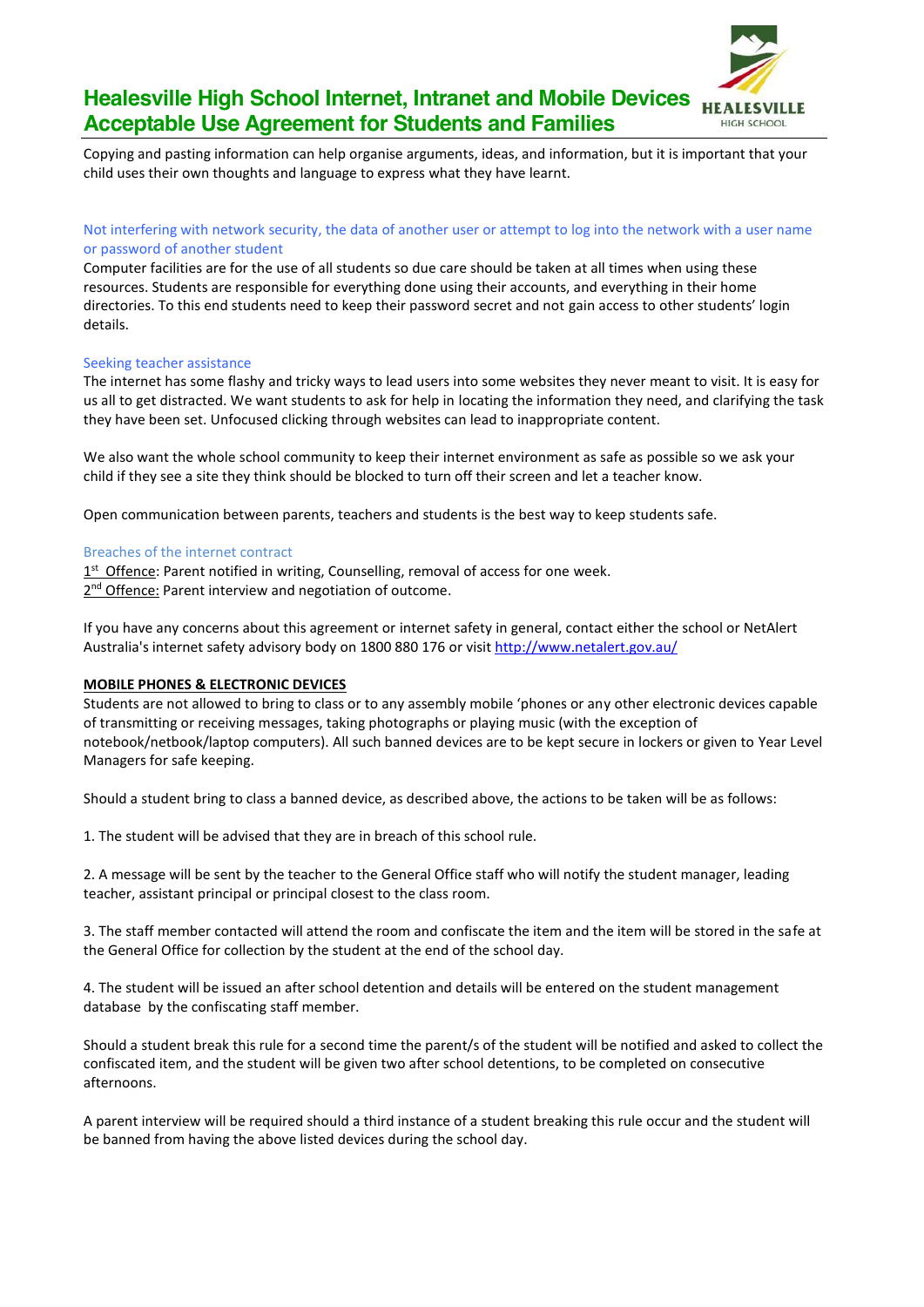

# **Healesville High School Internet, Intranet and Mobile Devices Acceptable Use Agreement for Students and Families**

**When using the internet and the intranet, I agree to:** 

- behave according to my school's Code of Conduct
- protect my privacy rights and those of other students by not giving out personal details including full names, telephone numbers, addresses and images
- use appropriate language when talking to and working with others online and never participate in hate mail or acts of harassment
- use the internet at school for educational purposes and use the equipment properly
- use social networking sites for educational purposes and only as directed by teachers
- not deliberately enter or remain in any site that has obscene language or offensive content (e.g. racist material or violent images)
- abide by copyright procedures when using content on websites (ask permission to use images, text, audio and video and cite references where necessary)
- think about how I use content posted on the internet and not simply copy and paste information from websites
- not interfere with network security, the data of another user or attempt to log into the network with a user name or password of another student
- not reveal my password to anyone except the system administrator or classroom teachers
- not bring or download unauthorised programs, including games, to the school or run them on school computers
- talk to my teacher or another adult if:
	- o I need help online
	- o I feel that the welfare of other students at the school is being threatened
	- o I come across sites which are not suitable for our school
	- o someone writes something I don't like, or makes me and my friends feel uncomfortable or asks me to provide information that I know is private.

If as a parent or student you have any concerns about this agreement or internet safety in general, contact either the school or NetAlert Australia's internet safety advisory body on 1800 880 176 or visit [http://www.netalert.gov.au/](http://www.netalert.net.au/)

**Before you may use computer facilities at Healesville High School, you must sign this contract which binds you to the conditions as listed on the accompanying pages.**

## **Return this slip to the school upon enrolment**

I have read the Acceptable Use Kit carefully and understand the significance of the conditions and agree to abide by these conditions. I understand that any breach of these conditions will result in computer privileges being suspended or revoked.

| <b>Student Name:</b>     | <u> 1980 - Andrea Andrew Maria (h. 1980).</u>                                                                         |  |
|--------------------------|-----------------------------------------------------------------------------------------------------------------------|--|
|                          |                                                                                                                       |  |
| Homegroup:               | <u> 1989 - Johann Barn, amerikansk politiker (d. 1989)</u>                                                            |  |
|                          |                                                                                                                       |  |
|                          |                                                                                                                       |  |
|                          |                                                                                                                       |  |
| <b>Parent Signature:</b> | <u> 1980 - Andrea Stadt Britain, amerikansk politik (* 1908)</u>                                                      |  |
|                          |                                                                                                                       |  |
| Date:                    | <u> 1989 - Johann Barn, mars ann an t-Amhain ann an t-Amhain an t-Amhain an t-Amhain an t-Amhain ann an t-Amhain </u> |  |
|                          |                                                                                                                       |  |
|                          |                                                                                                                       |  |
|                          |                                                                                                                       |  |